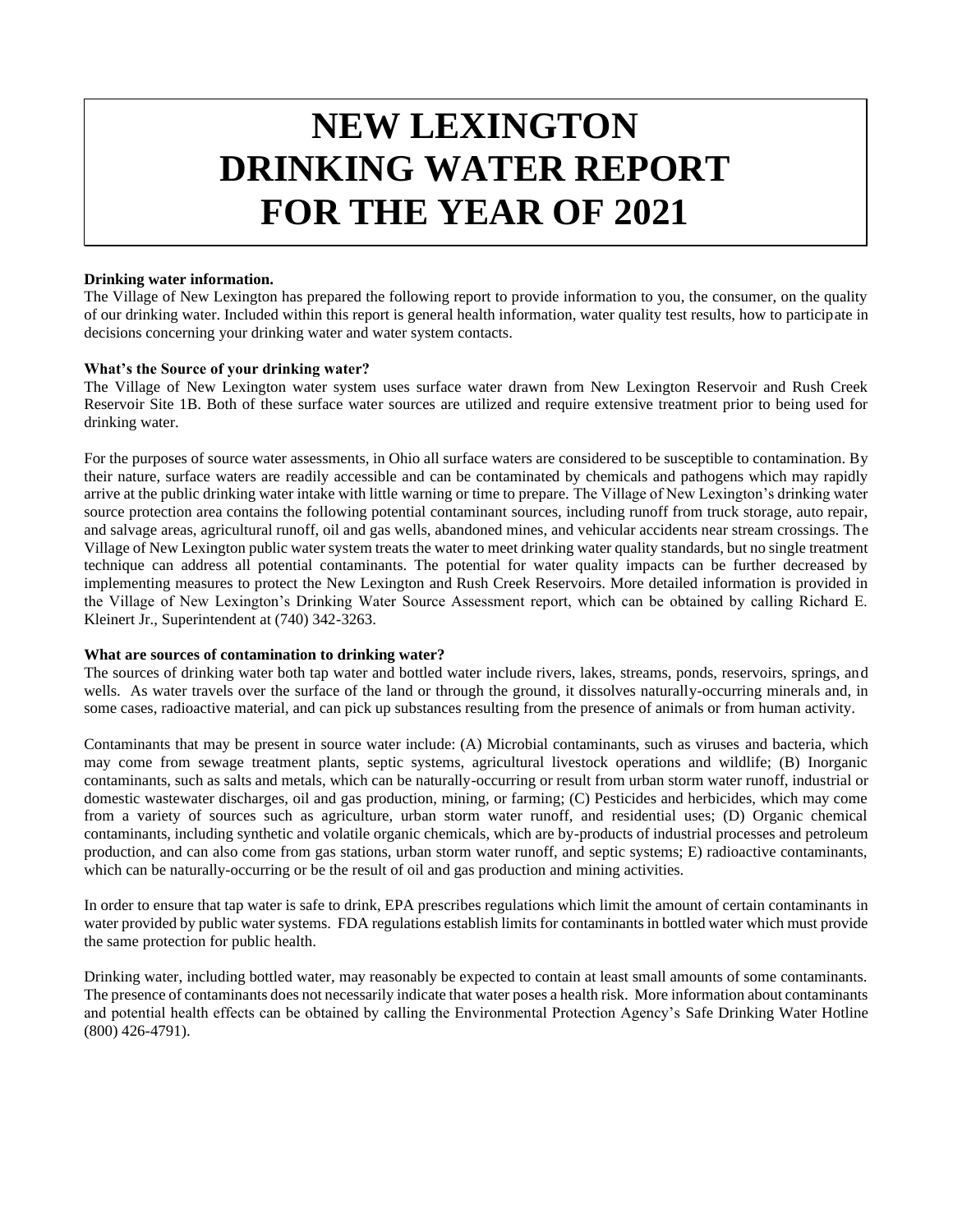#### **Who needs to take special precautions?**

Some people may be more vulnerable to contaminants in drinking water than the general population. Immuno-compromised persons such as persons with cancer undergoing chemotherapy, persons who have undergone organ transplants, people with HIV/AIDS or other immune system disorders, some elderly, and infants can be particularly at risk from infection. These people should seek advice about drinking water from their health care providers. EPA/CDC guidelines on appropriate means to lessen the risk of infection by Cryptosporidium and other microbial contaminants are available from the Safe Drinking Water Hotline (800) 426-4791).

#### **About your drinking water.**

The EPA requires regular sampling to ensure drinking water safety. The Village of New Lexington conducted sampling for bacteria, inorganic, radiological, synthetic organic, and volatile organic contaminant sampling during 2021. Samples were collected for over 80 different contaminants most of which were not detected in the Village of New Lexington water supply. The Ohio EPA requires us to monitor for some contaminants less than once per year because the concentrations of these contaminants do not change frequently. Some of our data, though accurate, are more than one year old.

| <b>Contaminants (Units)</b>                   | <b>MCLG</b>            | <b>MCL</b>          | Level<br>Found | Range of<br><b>Detections</b> | Violation      | <b>Sample</b><br>Year | <b>Typical Source of Contaminants</b>                                                             |
|-----------------------------------------------|------------------------|---------------------|----------------|-------------------------------|----------------|-----------------------|---------------------------------------------------------------------------------------------------|
| Microbiological (no bacteria detects in 2017) |                        |                     |                |                               |                |                       |                                                                                                   |
| Turbidity (NTU)                               | <b>NA</b>              | <b>TT</b>           | 0.15           | $0.05 - 0.15$                 |                | 2021                  | Soil runoff                                                                                       |
| Turbidity % samples<br>meeting standard       | <b>NA</b>              | <b>TT</b>           | 100%           | 100%                          | NO             | 2021                  | Soil runoff                                                                                       |
| <b>Total Organic Carbon</b>                   | <b>NA</b>              | <b>TT</b>           | 1.7            | $1.7 - 2.8$                   |                | 2021                  | Naturally present in the environment                                                              |
| <b>Inorganic Contaminants</b>                 |                        |                     |                |                               |                |                       |                                                                                                   |
| Fluoride (ppm)                                | 4                      | 4                   | 1.18           | $0.96 - 1.18$                 | NO             | 2021                  | Water additive which promotes<br>strong teeth.; Erosion of natural<br>deposits                    |
| Lead (ppb)                                    | $\mathbf{0}$           | $AL=15$             | $\Omega$       | $< 2.0 - 8.0$                 | N <sub>O</sub> | 2021                  | Corrosion of household plumbing<br>systems; Erosion of natural deposits                           |
| Copper (ppm)                                  | 1.3                    | $AL=1.3$            | .046           | $<10-19$                      | NO             | 2021                  | Corrosion of household plumbing<br>systems; Erosion of natural deposits                           |
| Nitrate (ppm)                                 | 10                     | 10                  | .28            | $< 0.1 - .28$                 | NO             | 2021                  | Runoff from fertilizer use; Erosion<br>of natural deposits; Leaching from<br>septic tanks, sewage |
| Barium (ppm)                                  | $\overline{2}$         | $\overline{c}$      | 0.1            | $0.1 - 0.1$                   | NO             | 2021                  | Discharge of drilling waste;<br>discharge from metal refineries;<br>erosion of natural deposits   |
| <b>Volatile Organic Contaminants</b>          |                        |                     |                |                               |                |                       |                                                                                                   |
| TTHMs (ppb)<br>(Total Trihalomethane)         | NA                     | 80                  | 63.5           | $36.2 - 84$                   | N <sub>O</sub> | 2021                  | By-product of drinking water<br>chlorination                                                      |
| Haloacetic Acids (ppb)                        | <b>NA</b>              | 60                  | 20.0           | $10.9 - 24.4$                 | N <sub>O</sub> | 2021                  |                                                                                                   |
| <b>Residual Disinfectants</b>                 |                        |                     |                |                               |                |                       |                                                                                                   |
| Chlorine (ppm)                                | <b>MRDL</b><br>$G = 4$ | <b>MRDL</b><br>$=4$ | 2.0            | $.7 - 2.0$                    | NO             | 2021                  | Water additive used to control<br>microbes.                                                       |

Listed below is information on those contaminants that were found in the New Lexington drinking water.

#### **Turbidity Language**

Turbidity is a measure of the cloudiness of water and is an indication of the effectiveness of our filtration system. The turbidity limit set by the EPA is 0.3 NTU in 95% of the daily samples and shall not exceed 1 NTU at any time. As reported on the table, the Village of New Lexington's highest recorded turbidity result for 2020 was 0.14 NTU and lowest monthly percentage of samples meeting the turbidity limits was 100%. The standard allows no more than 5 percent of samples to exceed 0.3 turbidity units per month. Turbidity has no health effects. However, turbidity can interfere with disinfection and provide a medium for microbial growth. Turbidity may indicate the presence of disease causing organisms. These organisms include bacteria, viruses, and parasites, which can cause symptoms such as nausea, cramps, diarrhea, and associated headaches.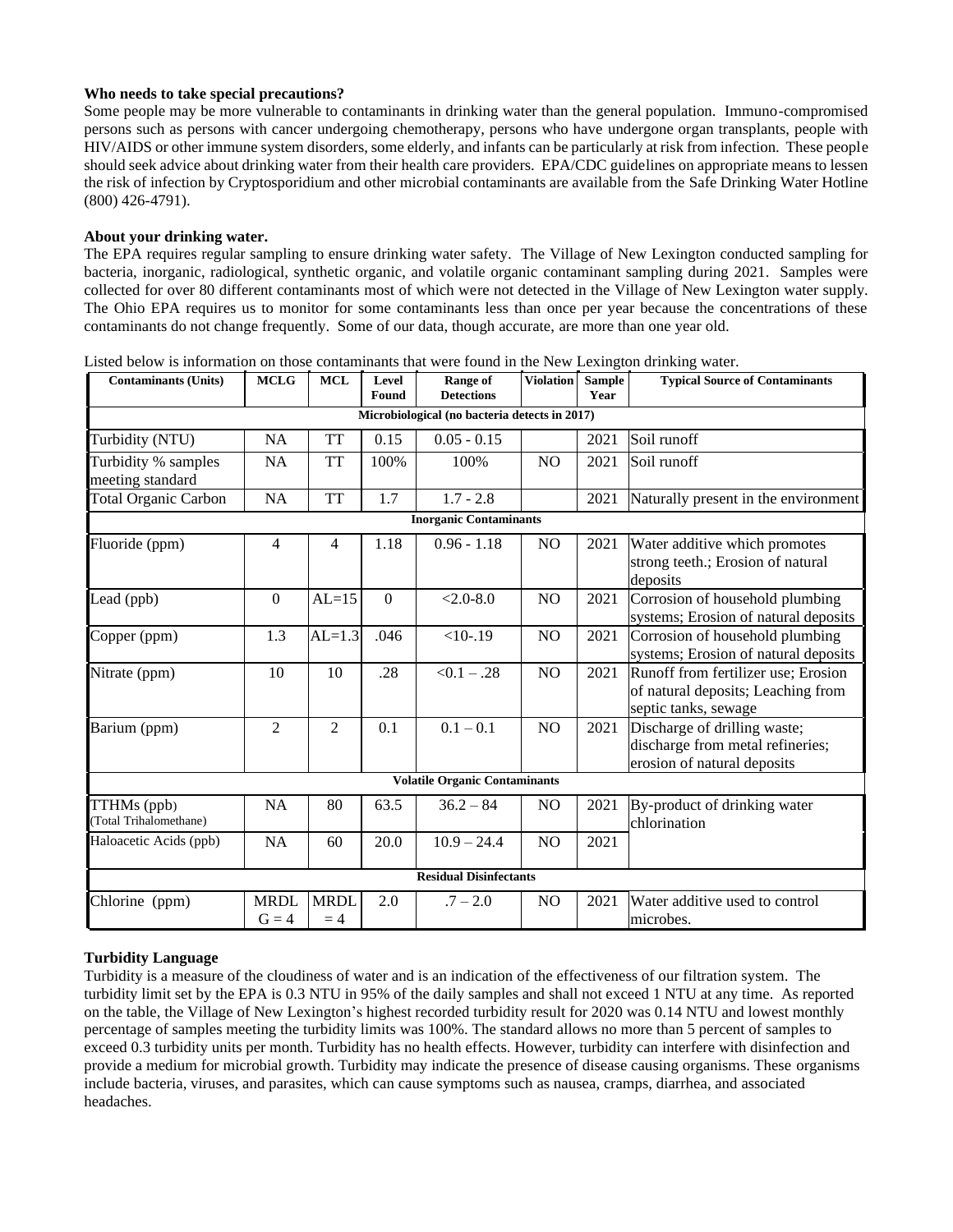#### **TOC Language**

The value reported under "Level Found" for Total Organic Carbon (TOC) is the lowest ratio between the percentage of TOC actually removed to the percentage of TOC required to be removed. A value of greater than one (1) indicates that the water system is in compliance with TOC removal requirements. A value of less than one (1) indicates a violation of the TOC removal requirements.

#### **Copper Language**

0 samples exceeded the copper action level of 1.3ppm in 2021. Copper is tested every six months.

#### **Lead Language**

0 samples exceeded the lead action level of 15ppb in 2021. Lead is tested every six months.

#### **Lead Educational Information**

If present, elevated levels of lead can cause serious health problems, especially for pregnant women and young children. Lead in drinking water is primarily from materials and components associated with service lines and home plumbing. The Village of New Lexington Water System is responsible for providing high quality drinking water, but cannot control the variety of materials used in plumbing components. When your water has been sitting for several hours, you can minimize the potential for lead exposure by flushing your tap for 30 seconds to 2 minutes before using water for drinking or cooking. If you are concerned about letting your water, you may wish to have your water tested. Information on lead in drinking water, testing methods, and steps you can take to minimize exposure is available from the Safe Drinking Water Hotline at (800) 426-4791 or at http://www.epa.gov/safewater/lead.

#### **License to Operate (LTO) Status Information**

We have a current, unconditioned licensed operator water system.

#### **How do I participate in decisions concerning my drinking water?**

Public participation and comment are encouraged at regular meetings of Village Council which meets every first and third Monday of each month. Please contact the Village Administration office at (740) 342-1633 for the time and location of Village Council meetings.

**For more information** on your drinking water contact Richard E. Kleinert Jr., Superintendent at (740) 342-3263.

#### **Definitions of some terms contained within this report.**

Maximum Contaminant Level Goal (MCLG): The level of a contaminant in drinking water below which there is no known or expected risk to health. MCLGs allow for a margin of safety.

Maximum Contaminant level (MCL): The highest level of contaminant that is allowed in drinking water. MCLs are set as close to the MCLGs as feasible using the best available treatment technology.

Parts Per Million (ppm) or Milligrams per Liter (mg/L) are units of measure for concentration of a contaminant. A part per million corresponds to one second in a little over 11.5 days.

Parts Per Billion (ppb) or Micrograms per Liter ( $\mu$ g/L) are units of measure for concentration of a contaminant. A part per billion corresponds to one second in 31.7 years.

Maximum Residual Disinfectant Level Goal (MRDLG): The level of drinking water disinfectant below which there is no known or expected risk to health. MRDLGs do not reflect the benefits of the use of disinfectants to control microbial contaminants.

Maximum Residual Disinfectant Level (MRDL): The highest level of a disinfectant allowed in drinking water. There is convincing evidence that addition of a disinfectant is necessary for control of microbial contaminants.

Maximum Residual Disinfectant Level (MRDL): The highest residual disinfectant level allowed.

Maximum Residual Disinfectant Level Goal (MRDLG): The level of residual disinfectant below which there is no known or expected risk to health.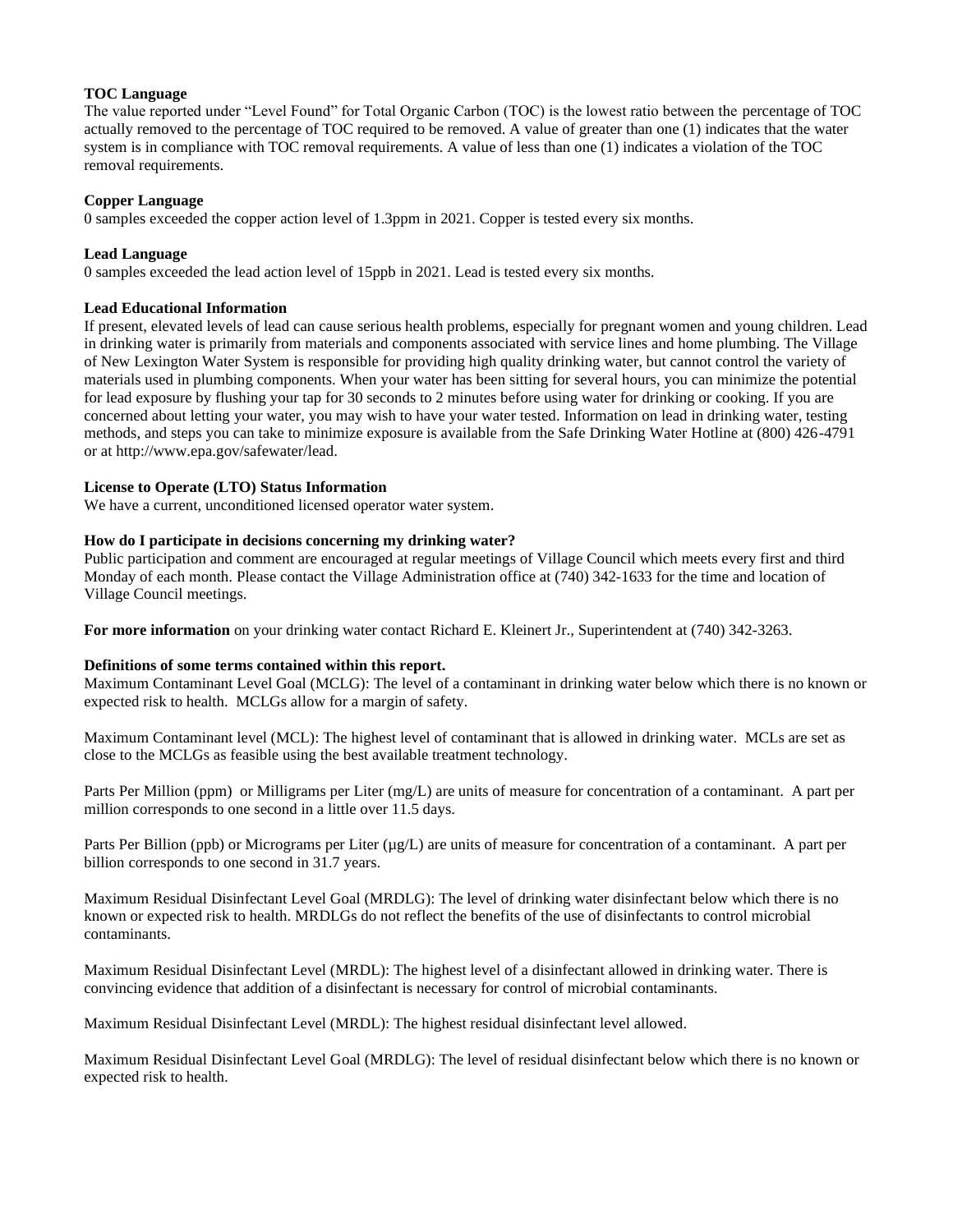Action Level (AL): The concentration of a contaminant which, if exceeded, triggers treatment or other requirements which a water system must follow

Treatment Technique (TT): A required process intended to reduce the level of a contaminant in drinking water.

The "<" symbol: A symbol which means less than. A result of < 5 means that the lowest level that could be detected was 5 and the contaminant in that sample was not detected.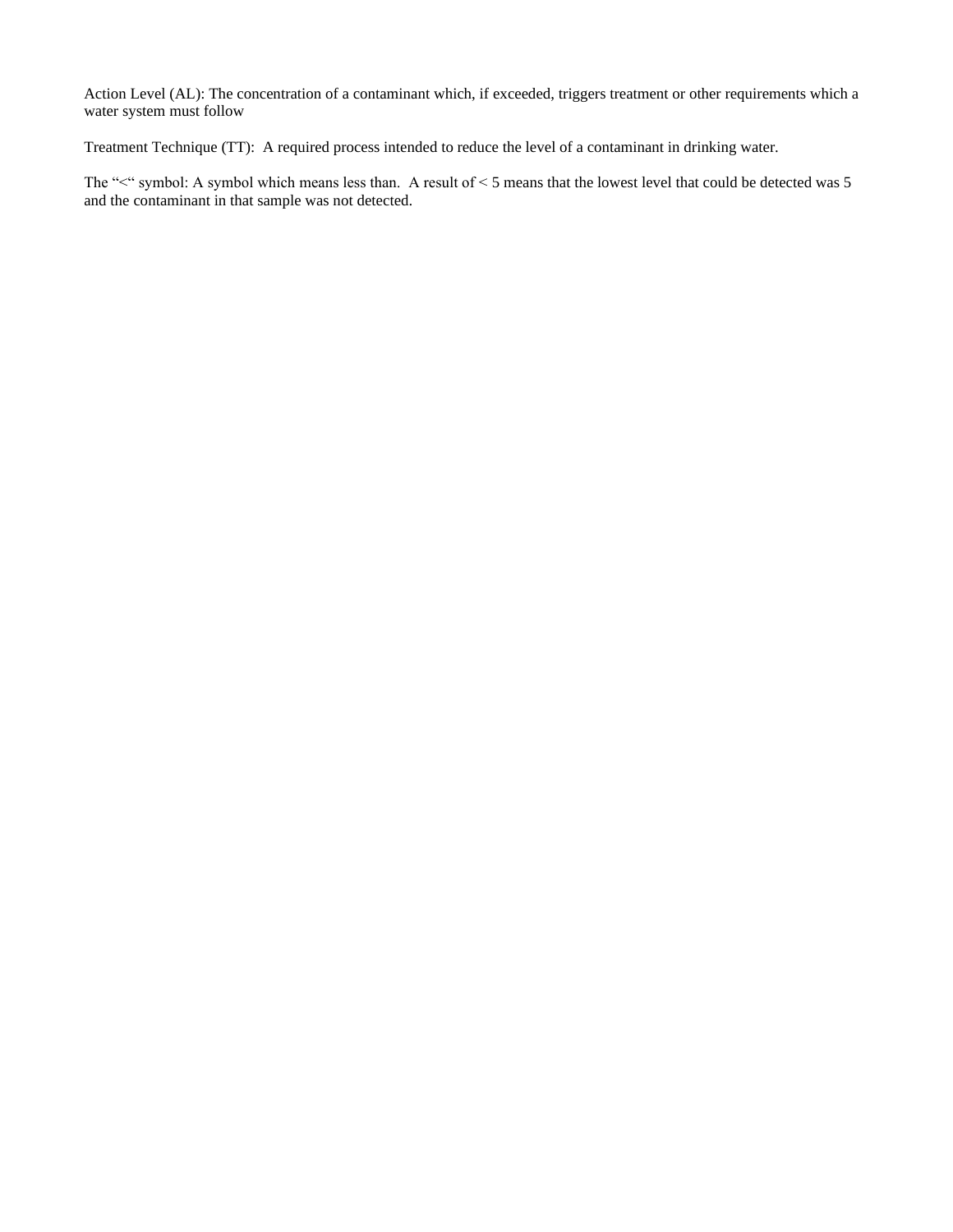## DRINKING WATER **NOTICE**

## Monitoring requirements not met for New Lexington

*We are required to monitor your drinking water for specific contaminants on a regular basis. Results of regular monitoring are an indicator of whether or not our drinking water meets health standards. During the June 1 — September 30, 2021, time period we did not monitor for the lead and copper and therefore cannot be sure of the quality of our drinking water during that time.* 

## **What Should I Do?**

This notice is to inform you that New Lexington did not monitor and report results for the presence of lead and copper in the public drinking water system during the June 1 — September 30, 2021 , time period, as required by the Ohio Environmental Protection Agency. You do not need to take any actions in response to this notice.

## **What Is Being Done?**

Upon being notified of this violation, the water supply was required to resume sampling for lead and copper every six months until it is determined by Ohio EPA that the system can return to annual sampling. The water supplier will take steps to ensure that adequate monitoring will be performed in the future.

Additional information may be obtained by contacting New Lexington at:

Contact Person: Richard Kleinert

Phone Number: (740) 342-3263

Mailing Address: 215 S. Main St New Lexington, OH 43764

*Please share this information with all the other people who drink this water, especially those who may not have received this notice directly (for example, people in apartments, nursing homes, schools and businesses). You can do this by posting this notice in a public place or distributing copies by hand or mail.*

PWSID: OH6400411 Facility ID: 6457123

Date Distributed: 03/31/2022